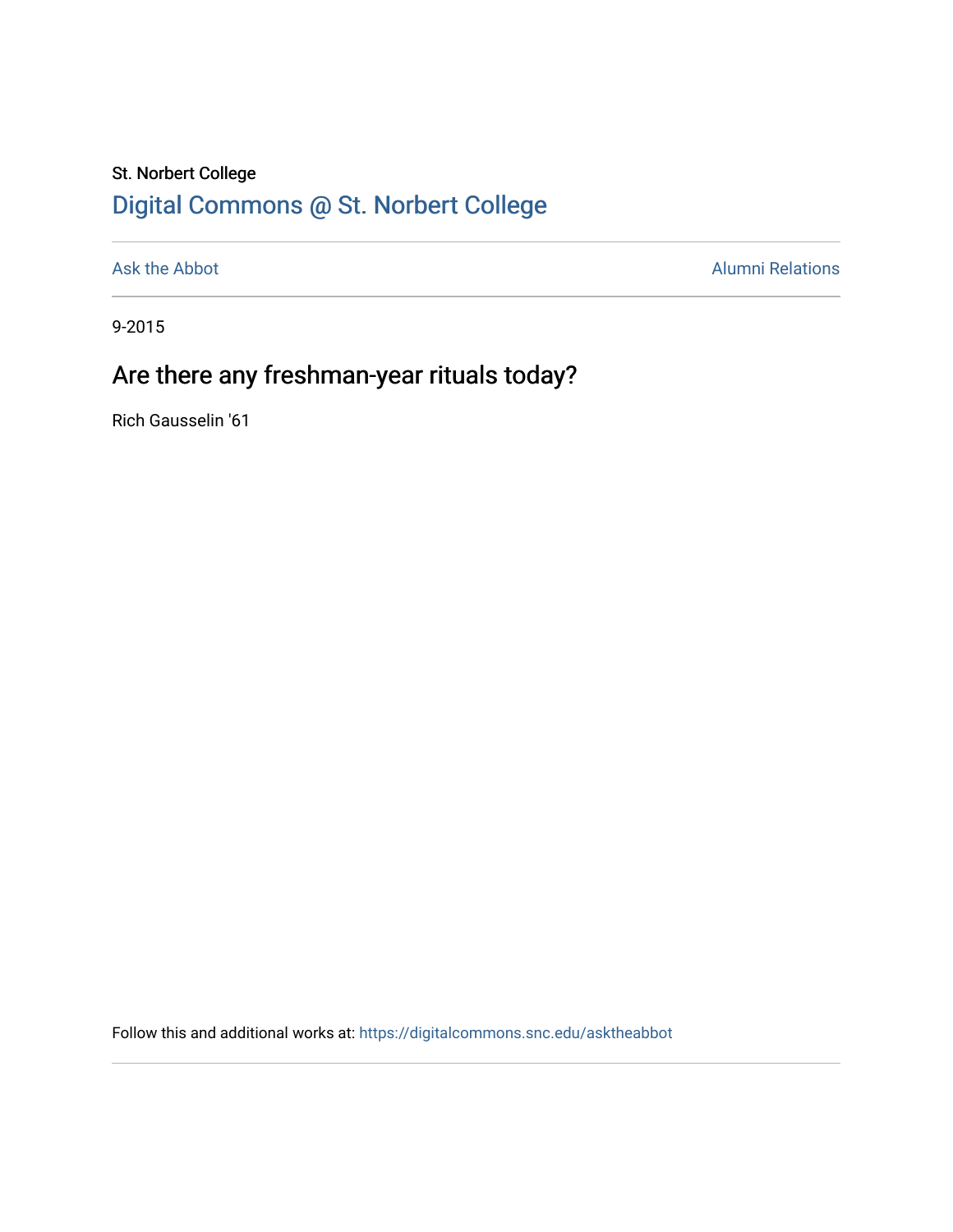

[Academics](https://www.snc.edu/academics) [Admission](https://www.snc.edu/admission) [Campus Life](https://www.snc.edu/campuslife) [Living Norbertine](https://www.snc.edu/livingnorbertine) [Athletics](https://www.snc.edu/athletics) [About](https://www.snc.edu/about)

Q

Giving

to SNC

[Alumni](https://www.snc.edu/alumni/) [Ask the Abbot](https://www.snc.edu/alumni/abbot/) September 2015 A

### [Alumni](https://www.snc.edu/alumni/index.html)

[Events & Reunions](https://www.snc.edu/alumni/event/index.html) [Behind the Arch](https://www.snc.edu/alumni/event/behindthearch/) [Benefits and Services](https://www.snc.edu/alumni/benefits.html) [Get Involved](https://www.snc.edu/alumni/getinvolved.html) [Give to SNC](http://giving.snc.edu/) [Alumni Awards](https://www.snc.edu/alumni/awards/index.html) [Knight Lights](https://www.snc.edu/alumni/knightlights/index.html) [Alumni-Owned](https://www.snc.edu/alumni/directory/index.html) [Businesses Network](https://www.snc.edu/alumni/directory/index.html) [Alumni Board](https://www.snc.edu/alumni/alumniboard.html) [Student Alumni](https://www.snc.edu/alumni/saa.html) [Ambassadors](https://www.snc.edu/alumni/saa.html)

[Staff](https://www.snc.edu/alumni/contactus.html)

# September 2015 Question:

Dear Abbot Pennings,

Back in my days at SNC, freshmen wore beanies from the day they moved in up until Homecoming. Are there any freshmanyear rituals today?

Rich Gausselin '61

#### Answer:

My dearest Rich,

You've set my mind adrift, returning to a time at St. Norbert College that differs very much from our current 21st-century experience! I do indeed fondly recall the green and gold beanies you reference.

It used to be the case that new students donned green and gold beanies every day from their arrival on campus until Homecoming. The week prior to Homecoming brought about other freshman clothing requirements and stunts. Oh, the memories! History shows that the times (and shenanigans!) have changed. However, there are several new ways that our first-year students find the warmest of welcomes to the college.

It is through participation in our [First Year Experience](http://www.snc.edu/fye/) [Program](http://www.snc.edu/fye/) (FYE), that new students partake in our [Week of](http://www.snc.edu/fye/weekofwelcome.html) [Welcome events](http://www.snc.edu/fye/weekofwelcome.html). The programming provided here affords our newest community members an opportunity to settle a bit more comfortably into life at St. Norbert. Small group activities,



### Ask The Abbot

As the founder of St. Norbert College, and having a prime seat in the center of campus throughout the years, I, Abbot Bernard Pennings, hold the answers to many of your burning questions about the college. [Submit Your Question](https://www.snc.edu/alumni/abbot/index.html)